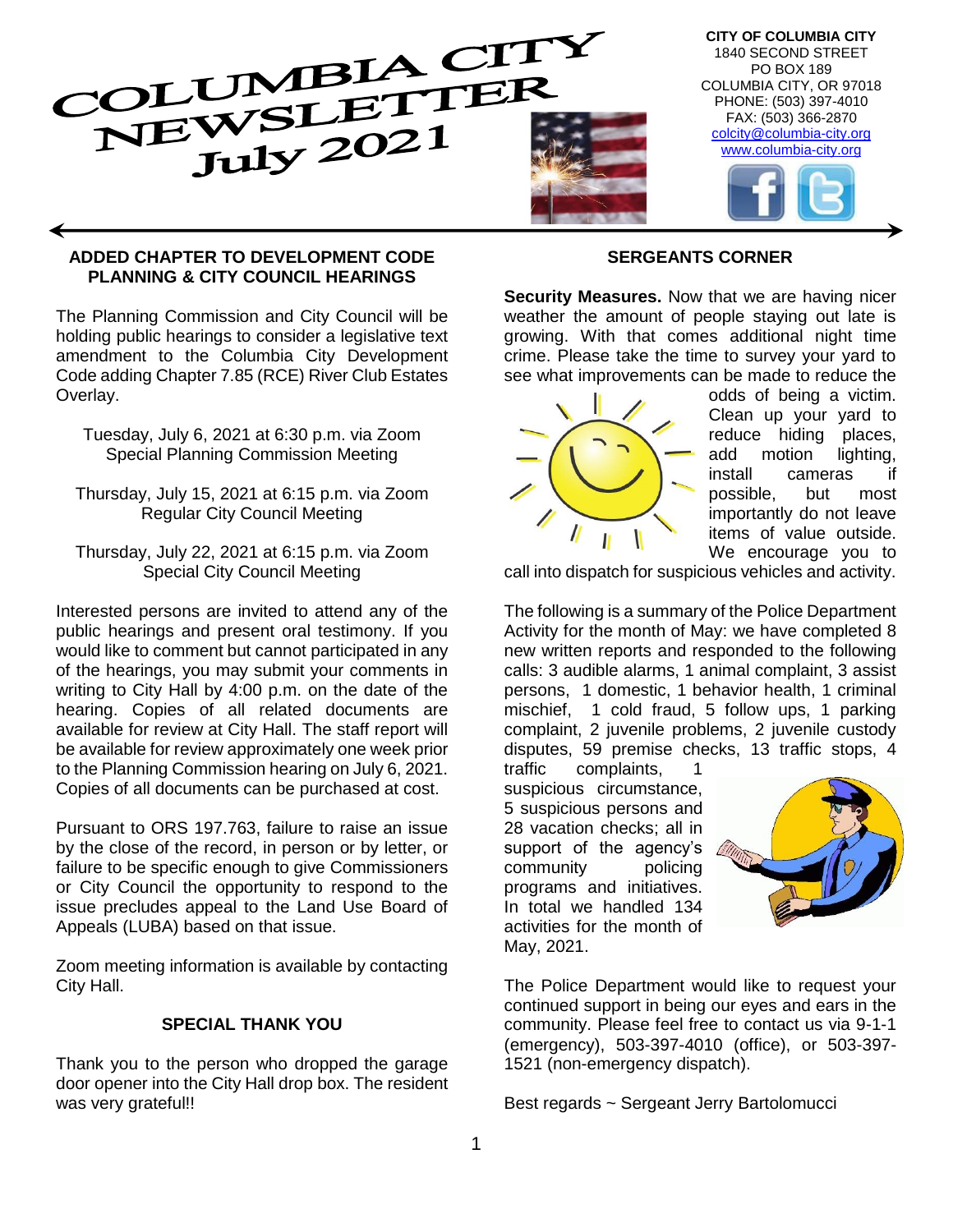### **EMPLOYEE SPOTLIGHT – JEFF MANSHEIM**

Somewhere around October of 1995, a young lad named Jeff Mansheim had recently started a career in Technology at a Portland company. Sitting at his folks' house in Columbia City, he was reading the city newsletter when he came across a little blurb welcoming a new reserve police officer to the city Police Department. What was THAT?? After a bit of investigation, he learned that reserve officers are (typically) unpaid officers who assist full-time staff. They go through very similar training as full-time officers over an extended time period and give to their community by providing a number of hours of service to the department each month. Many reserve officers go on to have careers as full-time officers while others continue to volunteer or work part-time.

While law enforcement had not necessarily been on his radar, Jeff found this an intriguing concept. A person had an opportunity to experience the world of law enforcement while working in an alternate profession. There was the opportunity to experience the excitement of action-packed shifts, to capture criminals, and to make our streets safer. After all, with the television show "COPS" in its prime, every shift would be as exciting as each episode portrayed, right? (Hint: no.)

Jeff called up the then Chief of Police, Duke Smith, and had a brief conversation, explaining what he had read in the newsletter. He thought it was interesting and asked how he could learn more about it. Within a few days, he was doing a ride-along with the Chief for a shift. The ride-along turned out to be an unofficial interview and, as it came to an end, Chief Smith told him to come on down to the next City Council meeting to get sworn in. Thus began Jeff's 25+ year history at the Columbia City Police Department.

Jeff has seen a lot of change in police work over the years. There are, however, a couple of annual events that have remained his favorites: Shop-With-A-Cop and Halloween. Both give an opportunity for officers to interact directly with families in a positive light, to get to know kids and to show that we are all human.

These days you'll find Jeff working mostly on department administrative tasks, the very unglamorous but necessary aspect of law enforcement. He is still involved in the technology field and you can even get a look at his handy work while visiting the recently revamped Columbia City website. As a pianist of many years, he enjoys entertaining others, sitting behind the keyboard and playing a few tunes.

#### **LOST AND FOUND**

A ring was found in the area of Fifth or Sixth Street south of E Street. If you think it might belong to you, please contact City Hall.

### **WHAT PROPERTY OWNERS NEED TO KNOW TO REDUCE WILDFIRE RISK EACH SEASON**



**Spring.** Prepare defensible space as illustrated above. Remove dead and bark beetle infested trees. Bark beetles are most active in Spring and Summer (be careful not to damage remaining trees as fresh wood attracts beetles), if possible remove fresh wood (otherwise, cover, lop or chip infested wood – and do not place near healthy trees), following an extended period of little to no rain, sparingly water high-value trees (use best watering practices).

**Summer.** Remove dead or dying trees, follow Spring guidelines as beetles are very active in summer as well, be especially careful with power tools (one spark can start a wildfire). If planting trees in fall, plan ahead now and plant locally native trees.

### **WATER QUALITY REPORT**

Included with this newsletter is the most recent water quality report in a reduced size to be tree friendly. If you would like one in larger print, please reach out to City Hall or view at our website.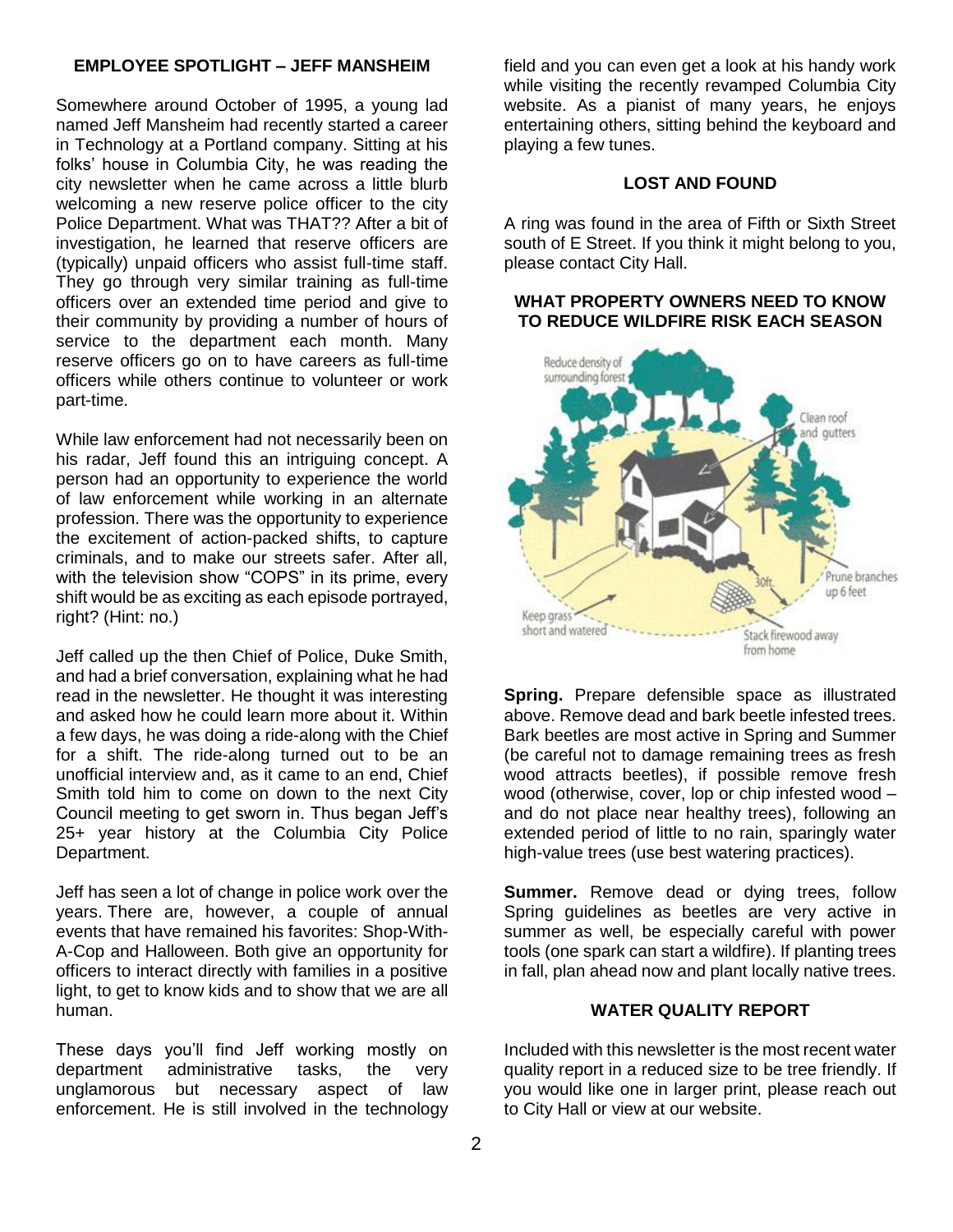### **LIBRARY NEWS**

The Columbia City Celebration fundraiser is on, with the Show and Shine Car Show! Save Saturday, September 18th for an outdoor only celebration.

This year's Library Raffle Quilt is done, and will be hanging at the Columbia County Fair, July 14<sup>th</sup>-18<sup>th</sup>. Stop and buy a raffle ticket, and then buy another at the City Celebration! If you are interested in helping sell raffle tickets at the fair, we have some spots still open. Contact Cathy Lundberg [\(cjl80@hotmail.com\)](mailto:cjl80@hotmail.com). Raffle tickets are also available at the library.

**Art in the Library.** The featured artist this month is Loretta Sampson. Loretta grew up in Scappoose

and continues to live there with her husband, two cats and dog. Her artistic life took her from drawing and oil painting in high school and college to Western saddle making.

Throughout the years she continued to take oil painting and acrylic classes



through PCC and more recently, watercolor painting classes at Clark College.

During the Covid year, she watched art tutorials online in all mediums and participated in two different online painting challenges. The challenge was to create art each day for 30 days and post online. One month focused on Christmas magic and

the second month she painted Hwy 30 signs just for fun.

Loretta's work has been published in several *Ready Set Go* children's books, an OPEN Hearts Big Dreams Project.

For anyone wanting to become an artist, Loretta recommends they learn how to draw first…it teaches you to "see".

**Secondhand Prose Virtual Book Sale – Summer Fun in the Sun.** This month's hand selected books

include just what you need to enjoy the summer with family and friends. There are ideas for kids out of school, backyard barbecues, healthy activities or just reading a



good book while enjoying our summer weather. There is something for everyone in this month's sale.

All of our \$1 and \$2 books are in excellent or very good condition. This sale also includes approximately 50 fiction and non-fiction books from which to choose.

To find the list of books, go to the library's new website: [www.columbiacitycommunitylibrary.com](http://www.columbiacitycommunitylibrary.com/) and click on the link for the Virtual Book Sale. To be placed on the email list, please contact us at [ccclibrary@live.com,](mailto:ccclibrary@live.com) or call us 503-366-8020 during business hours.

#### **Columbia City Community Library**

2000 Second Street / PO Box 189 / Columbia City 503-366-8020 / [ccclibrary@live.com](mailto:ccclibrary@live.com) **Library Hours:** Mondays & Saturdays 10 a.m. – 2 p.m. Thursdays  $3 - 6$  p.m.

Browse our book catalog: [https://columbiacitycommunitylibrary.follettdestiny.com](https://columbiacitycommunitylibrary.follettdestiny.com/)

### **MONTHLY MEETING AND EVENT CALENDAR - JULY 2021**

| July 5 <sup>th</sup>  | <b>CLOSED</b> | City Hall is closed in honor of Independence Day |
|-----------------------|---------------|--------------------------------------------------|
| July 6 <sup>th</sup>  | 6:30 p.m.     | Planning Commission Special Meeting via Zoom     |
| July 8 <sup>th</sup>  | 6:00 p.m.     | Municipal Court at Community Hall                |
| July 15 <sup>th</sup> | 6:15 p.m.     | Regular City Council Meeting via Zoom            |
| July 20 <sup>th</sup> | 6:30 p.m.     | Planning Commission Meeting via Zoom             |
| July 22 <sup>nd</sup> | $6:15$ p.m.   | Special City Council Meeting via Zoom            |
| July 28 <sup>th</sup> | 5:00 p.m.     | Parks Committee Meeting at Community Hall        |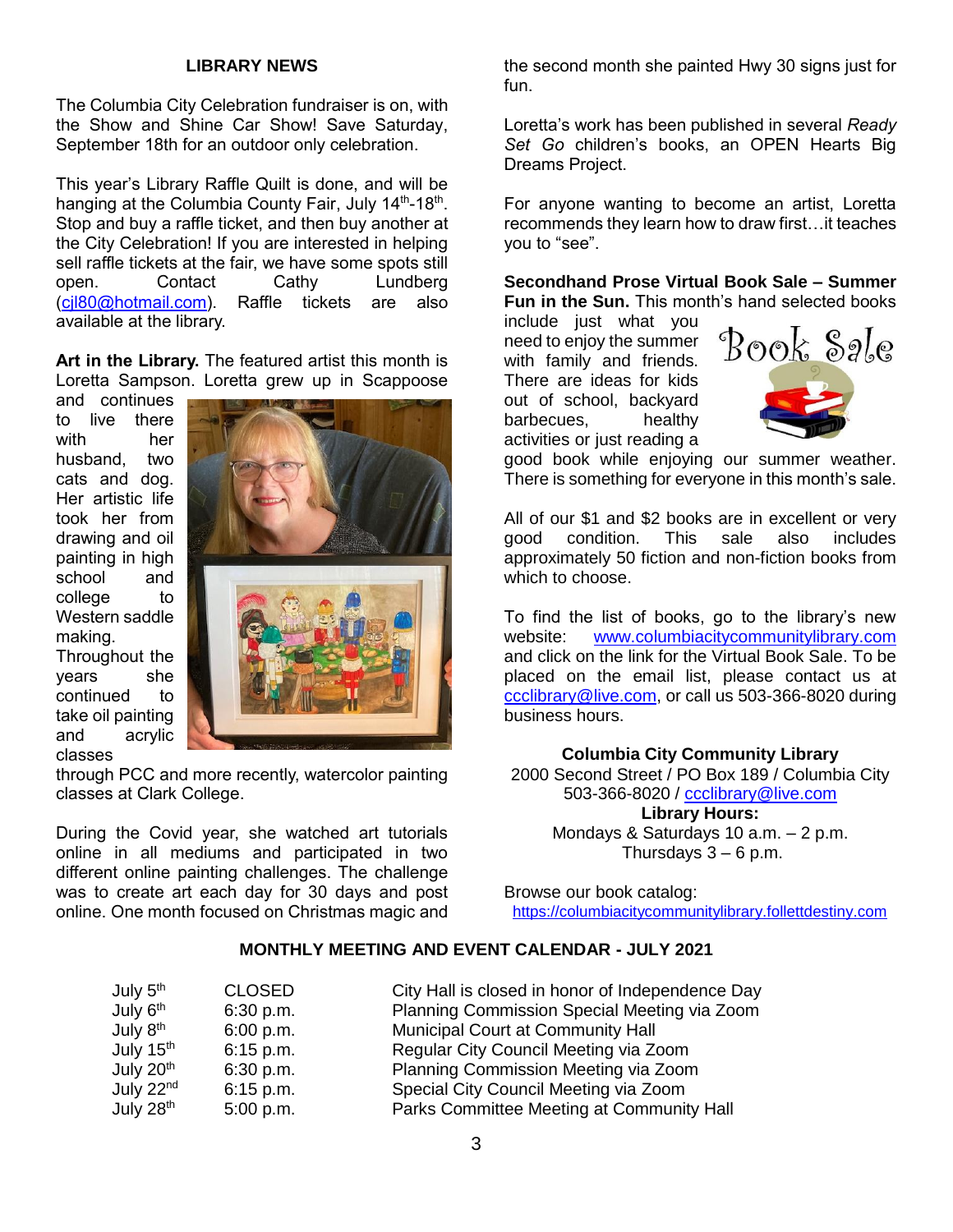### **PROPOSED LOCAL OPTION LEVY RE-CERTIFICATION FOR POLICE PROTECTION SERVICES**

*Why is the levy re-certification needed?* Police protection service costs have exceeded the permanent tax rate revenues for the last ten years, and the funding gap continues to grow. Additionally the City's permanent tax rate is among the lowest of all of the cities in the state. Passage of this levy will secure police protection services at current levels for the next five years.

*How will the taxes from the levy be used?* For police protection services. These taxes will sustain current-level police protection services that include:

- Seven day a week coverage with "on-call" protocol;
- Extended premise check services, foot patrols, area patrols, and other proactive community programs;
- Proactive criminal patrol and follow-up investigations;
- □ Continued partnerships with adjoining local law enforcement agencies;

*What will happen if the levy fails?* Department service levels will be reduced. Service level reductions could involve a combination of cuts such as:

- □ Reducing current staffing levels of Department personnel by as much as 100 hours per month or more;
- □ Reducing Department service levels by moving to a reactive approach in addressing dispatched calls for service;
- **Programs such as premise checks, foot** patrols, area patrols and community policing may be eliminated or incur a service fee;
- Physical criminal patrols and follow-up investigative activities could be reduced.

*How long will this levy last?* Five years.

*When would I start to pay for this recertification?* November 2022.

*What will the levy cost?* The levy will cost \$0.67 per \$1,000 assessed value. A home with an assessed value of \$200,000 would pay \$134.00 per year.

*How much do I pay now?* The City levies a permanent tax rate of \$1.13 per \$1,000 of assessed value, plus the current \$0.67 per \$1,000 assessed value for the most recent levy re-certification. If the levy is re-certified under this rate property taxes will not increase as a result of its passage.

*When will I vote on the levy?* The levy will appear on either the ballots for the November, 2021 Special Election and/or the May, 2022 Primary Election.



### **INTERESTED IN JOINING NEIGHBORHOOD WATCH?**

Local citizens have expressed interest in forming a Neighborhood Watch Program in Columbia City in order to establish communications directly with our Police Department about crime and public safety issues and to take an active role in addressing these issues as information gatherers. Initial meetings with City representatives have already taken place, with more to come, and additional efforts are underway to formalize this group. If you would be interested in joining or need more information please contact Jamie Smith, Neighborhood Watch Coordinator, at [columbiacitywatch@outlook.com](mailto:columbiacitywatch@outlook.com) who will be posting information to include a sign up form.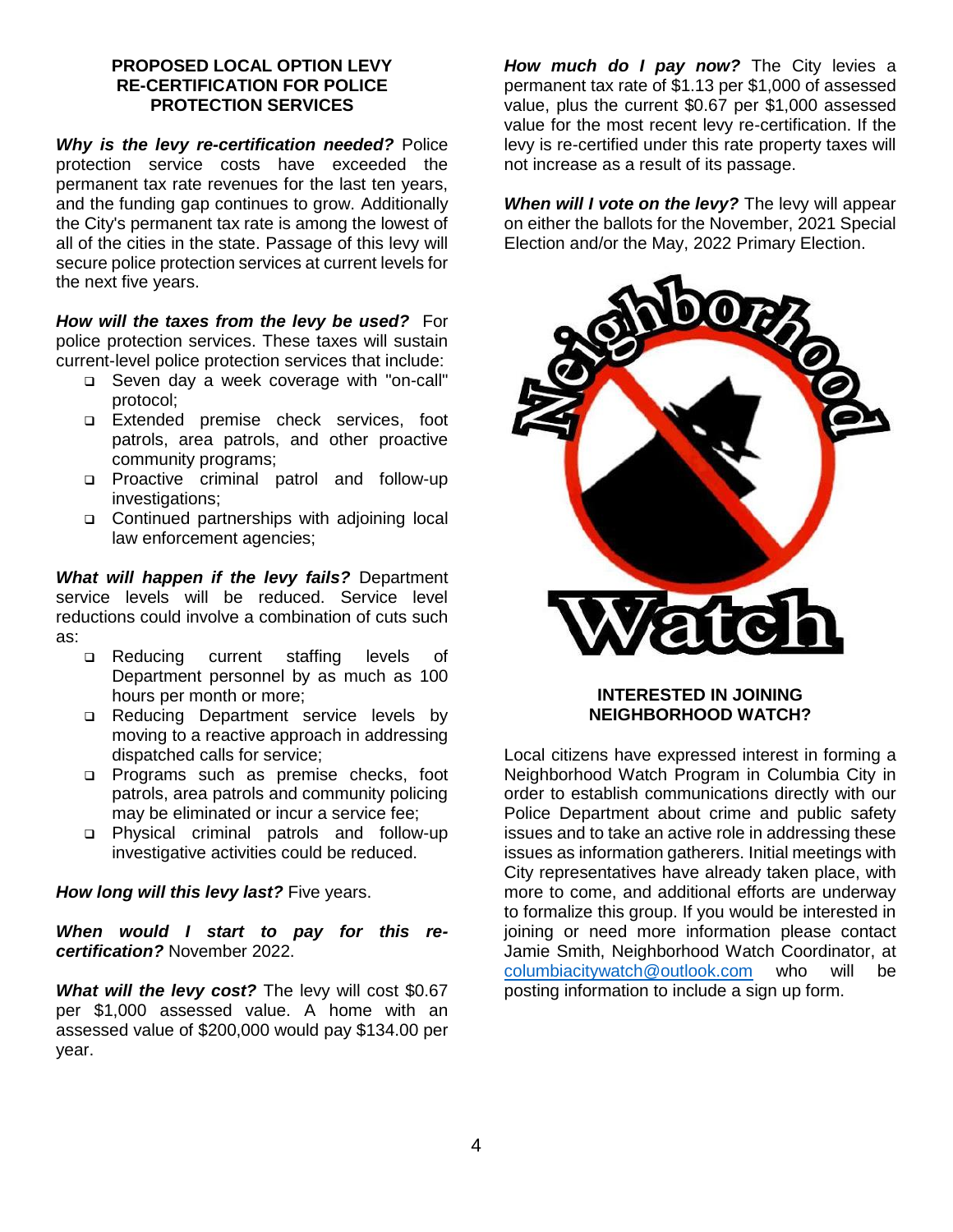# **CITY OF COLUMBIA CITY 2020 WATER QUALITY REPORT**

In compliance with federal reporting requirements, Columbia City provides you with an annual report of the outcome of our many water quality tests. Our constant goal is to provide you with a safe and dependable supply of drinking water. The cities of St. Helens and Columbia City test water frequently, and we meet or exceed all quality standards required by federal and state requirements. We are required by the Oregon State Health Division to take 2 routine coliform bacteria water samples each month, along with other quarterly and yearly tests.

We continually upgrade our distribution and storage systems by replacing old water mains, repairing leaks, changing water meters, cleaning our storage reservoirs and updating system maps. Columbia City's three water storage reservoirs provide us with a combined capacity of 1.4 million gallons, which meets our City's storage demands. Our crossconnection program is designed



to help prevent any potentially contaminated water from reentering the City water supply. Columbia City requires a backflow assembly where that potential exists in our system to ensure quality drinking water. This report presents water quality data and explains what it means.

# **WHERE DOES OUR WATER COME FROM?**

Columbia City's water comes from two separate sources. The first source is supplied by two groundwater wells located in the Public Works Shop yard at 1755 Second Place, Columbia City. PW Well #2 is the City's main well, and PW Well #1 serves as a backup well.

The City also purchases water from the City of St. Helens. The City of St. Helens supplies water from a water treatment facility located in Columbia City and one ground well located near the Scappoose Bay Marina in St. Helens. The Scappoose Bay well only operates during emergencies. There are two Ranney Collector Wells in Columbia City that supply water to the treatment plant. The collector wells are located in Columbia City at "K" and First Streets and "E" Street and The Strand. The water treatment facility is a membrane filtration plant that works by running water through a series of synthetic filters that capture sediment, germs and organisms. These filter systems are fully computer-controlled for automatic backwashing and cleaning. There are no chemical additions, except for standard chlorine



disinfection and acidity controls.

Columbia City is committed to continually upgrading and improving the quality of our water, our customer service, our water conservation efforts, and our water system. In recent years the City completed a City-wide Water Conservation Project involving the installation of smart meters, updated automated meter reading equipment; significant improvements to the system pressure zones, a system-wide leak detection survey, the abandonment of old redundant piping, and some new fire hydrants. Improvements to the lower and upper-level storage reservoir; including seismic upgrades, new telemetry, interior and exterior painting and repairs, have been completed and the construction of an overflow drain is planned for the future. The City also replaced some undersize water mains and added additional fire hydrants.

### **WATER SERVICE INFORMATION**

In case of emergencies, our Public Works personnel are available 24 hours a day, 7 days a week by calling (503) 397- 1521. Public Works personnel are certified by the Oregon State Health Department (OSHD) and are trained in all aspects of water distribution and cross-connection. They are required to complete continuing education classes in order to maintain their certification and to keep up-to-date on the latest information and technology in their field.

For information and/or participation in decisions about your drinking water, please contact Michael McGlothlin, City Administrator, by calling City Hall, (503) 397-4010. We want our valued customers to be informed about their water utility.

Our regularly scheduled City Council meetings are held on the third Thursday of each month, at 6:15 p.m.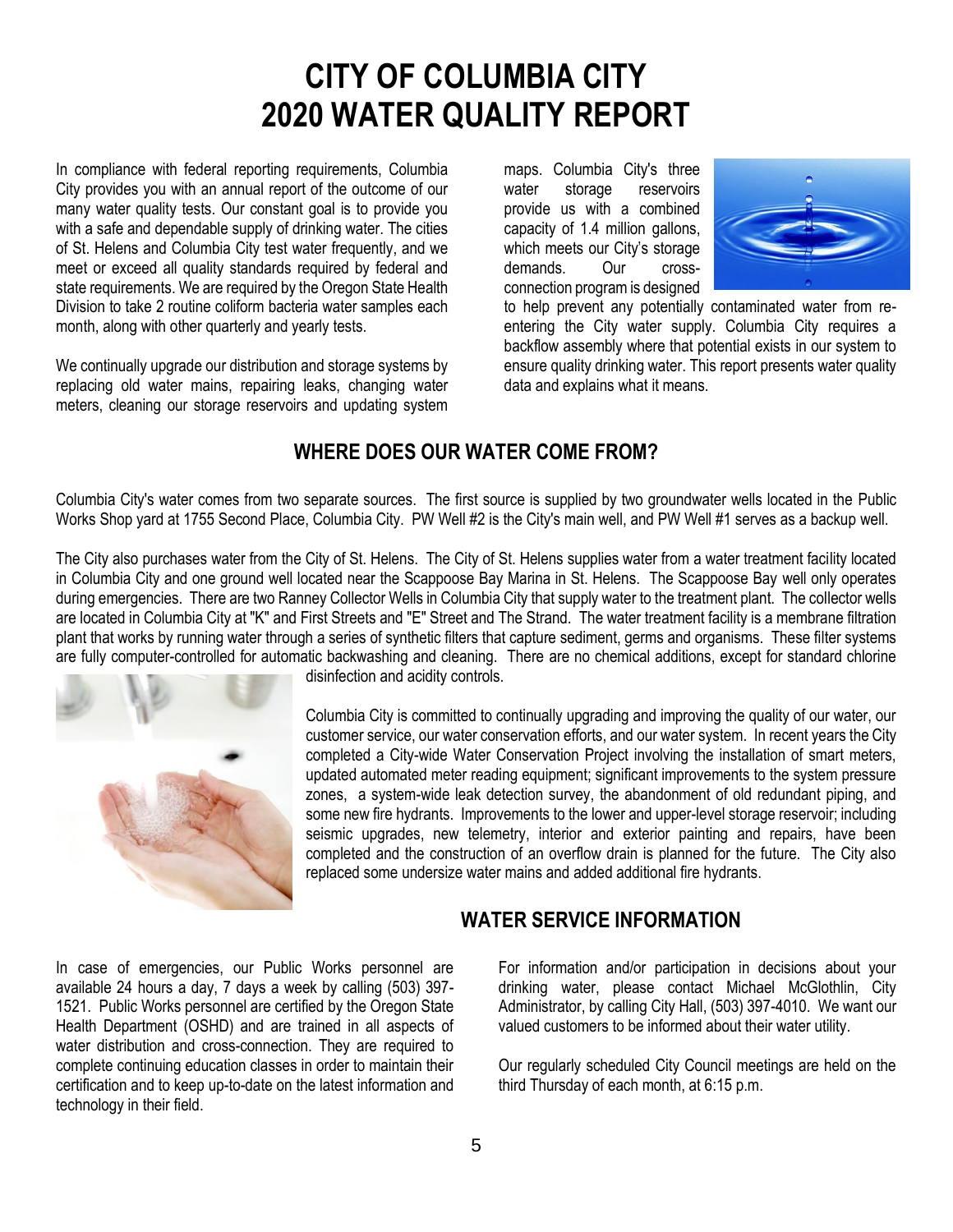# **HOW TO READ THIS TABLE**

This report is based upon the most recent tests conducted by the Columbia City and St. Helens Water Departments. The frequency of required testing depends on the nature of the test and ranges from daily test to ones conducted every 9yrs.

- **Maximum Contaminant Level (MCL)** The "Maximum Allowed" (MCL) is the highest level of a contaminant that is allowed in drinking water. MCLs are set as close to the MCLGs as feasible using the best available treatment technology.
- **Maximum Contaminant Level Goal (MCLG)** The "Goal" (MCLG) is the level of a contaminant in drinking water below which there is no known or expected risk to health. MCLGs allow for a margin of safety.
- **Treatment Technique or TT** A required process intended to reduce the level of a contaminant in drinking water.



The data presented in this report is from the most recent testing done in accordance with regulations. Test results can also be viewed on the Oregon Health Division's website at https://yourwater.oregon.gov/wssearch.php. To view the test results on the website, enter PWS number 00203 for Columbia City, and PWS number 00724 for St. Helens.

#### **Key to Table**

**MCL** = Maximum Contaminant Level **MCLG** = Maximum Contaminant Level Goal **TT** = Treatment Technique

**ppm** = parts per million or milligrams per liter (mg/l) **ppb** =parts per billion or micrograms per liter (mcg/l) **NTU** = Nephelometric Turbidity Unit **ND** = None Detected

### **Inorganic Contaminants – Columbia City Well Source**

| Contaminant | <b>Date</b><br>Tested | <b>Violation</b> | Range<br>Min.-Max. | <b>Detected</b><br>Level | Unit | <b>MCL</b> | <b>MCLG</b> | <b>Major Sources</b>   |
|-------------|-----------------------|------------------|--------------------|--------------------------|------|------------|-------------|------------------------|
| Barium      | 8/14/13               | No               | n/a                | 0.014                    | ppm  | 2.0        | n/a         | Naturally occurring    |
| Sodium      | 8/14/13               | No               | n/a                | 28.4                     | ppm  | n/a        | n/a         | Naturally occurring    |
| Nitrate     | 11/18/20              | No               | n/a                | 3.11                     | ppm  | 10.0       | n/a         | Naturally occurring    |
| HAA5        | 5/18/21               | No               | n/a                | ND                       | ppb  | 60.0       | n/a         | Disinfection byproduct |
| TTHMs       | 5/18/21               | No               | n/a                | 5.2                      | ppb  | 80.0       | n/a         | Disinfection byproduct |

### **Inorganic Contaminants - City of St. Helens Source**

| Contaminant  | <b>Date</b><br>Tested | Violation | Range<br>Min.-Max. | <b>Detected</b><br>Level | Unit | MCL      | <b>MCLG</b> | <b>Major Sources</b>   |
|--------------|-----------------------|-----------|--------------------|--------------------------|------|----------|-------------|------------------------|
| Barium       | 10/24/12              | No        | n/a                | 0.013                    | ppm  | 2.0      | n/a         | Naturally occurring    |
| Sodium       | 10/24/12              | No        | n/a                | 14.8                     | ppm  | n/a      | n/a         | Naturally occurring    |
| Nitrate      | 7/22/20               | No        | n/a                | 1.22                     | ppm  | 10.0     | n/a         | Naturally occurring    |
| тос          | Quarterly             | No        | $0 - 0.74$         | 0.74                     | ppb  | n/a      | n/a         | Naturally occurring    |
| HAA5         | Quarterly             | No        | $0 - 2.9$          | 2.9                      | ppb  | 60.0     | n/a         | Disinfection byproduct |
| <b>TTHMs</b> | Quarterly             | No        | $0 - 2.8$          | 2.8                      | ppb  | 80.0     | n/a         | Disinfection byproduct |
| Turbidity    | Daily                 | No        | $0.021 - 0.079$    | 0.066                    | NTU  | $TT=0.3$ | n/a         | Soil runoff, sediment  |

#### **Water Quality Table Footnotes**

All contaminants tested were below the Maximum Contaminate Level and none were in violation.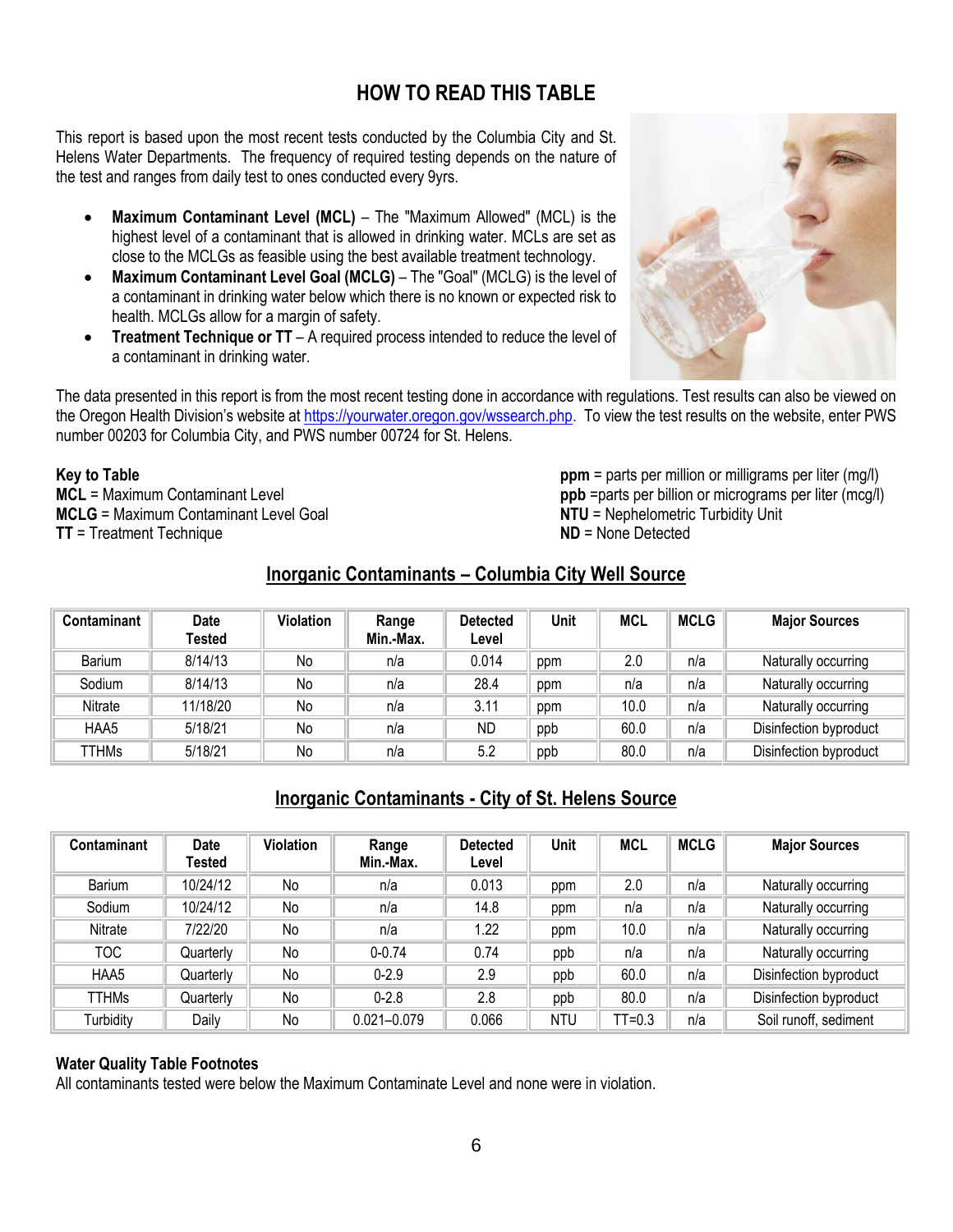### **MANDATORY TESTING**

The contaminants we monitor are listed below. Only the ones listed in the previous table had detectable levels.

| Microbiological Contaminants  | Uranium                               | Pentachlorophenol                    |
|-------------------------------|---------------------------------------|--------------------------------------|
| Total Coliform Bacteria       | <b>Synthetic Organic Contaminants</b> | Picloram                             |
| <b>Fecal Coliform</b>         | 2,4D                                  | Simazene                             |
| Turbidity                     | $2,4,5$ -TP (Silvex)                  | Toxaphene                            |
| Radioactive Contaminants      | Alachlor                              | <b>Volatile Organic Contaminants</b> |
| Beta/photon emitters          | Atrazine                              | Benzene                              |
| Alpha emitters                | Benzo(a)pyrene(PAH)                   | Carbon Tetrachloride                 |
| <b>Combined Radium</b>        | Carbofuran                            | Chlorobenzene                        |
| <b>Inorganic Contaminants</b> | Chlordane                             | o-Dichlororbenzene                   |
| Antimony                      | Dalapon                               | p-Dichlororbenzene                   |
| Arsenic                       | Di(2-ethylhexl)adipate                | 1,2-Dichloroethane                   |
| <b>Barium</b>                 | Di(2-ethylhexyl)phthate               | 1,1-Dichloroethylene                 |
| Beryllium                     | Dibromochloropropane                  | cis-1,2-Dichloroethylene             |
| Cadmium                       | Dinoseb                               | trans-1,2-Dichloroethylene           |
| Chromium                      | Diquat                                | Dichloromethane                      |
| Copper                        | Endothall                             | 1,2-Dichloropropane                  |
| Cyanide                       | Endrin                                | Ethylbenzene                         |
| Fluoride                      | Ethylene dibromide                    | Stryrene                             |
| Lead                          | Glyphosate                            | Tetrachloroethylene                  |
| Mercury (inorganic)           | Heptachlor                            | 1,2,4-Trichlorobenzene               |
| Nickel                        | Heptachlor epoxide                    | 1,1,1-Trichloroethane                |
| Nitrate (as Nitrogen)         | Hexachlorobenzene                     | 1,1,2-Trichloroethane                |
| Nitrite (as Nitrogen)         | Hexchlorocyclopentadiene              | Thrichloroethylene                   |
| Selenium                      | Lindane                               | <b>THHMs</b>                         |
| Sodium                        | Methoxychlor                          | Toluene                              |
| Sulfate                       | Oxamyl (Vydate)                       | Vinyl Chloride                       |
| Thallium                      | PCBs (Polychlorinated)                | Xylenes                              |

### **Lead and Copper Testing**

| <b>Substance</b> | <b>Units</b> | Goal | Action     | 90 <sup>th</sup>  | <b>Homes Exceeding</b> | <b>Complies?</b> | Source of                          |
|------------------|--------------|------|------------|-------------------|------------------------|------------------|------------------------------------|
|                  |              |      | Level (AL) | <b>Percentile</b> | <b>Action Level</b>    |                  | <b>Contaminate</b>                 |
| Copper           | ppm          | 1.3  | 3. ا       | 0.338             |                        | Yes              | Corrosion of household<br>plumbing |
| Lead             | ppm          |      | 0.015      | 0.000             |                        | Yes              | Corrosion of household<br>plumbing |

The 90th percentile is the highest result found in 90% of the samples when they are listed in order from the lowest to the highest results. EPA requires testing for lead and copper at customers' taps most likely to contain these substances based on when the house was built. The EPA determined that the sample results did not exceed the Action Level (AL). The above results are from lead and copper samples taken in 2015. Lead and Copper samples will be taken again in August-September 2018.

If present, elevated levels of lead can cause serious health problems, especially for pregnant women and young children. Lead in drinking water is primarily from materials and components associated with service lines and home plumbing. The City of Columbia City is responsible for providing high quality drinking water, but cannot control the variety of materials used in plumbing components.

When your water has been sitting for several hours, you can minimize the potential for lead exposure by flushing your tap water for 30 seconds to two minutes before using water for drinking or cooking.

If you are concerned about lead in your water, you may wish to have your water tested. Information on lead in drinking water, testing methods and steps you can take to minimize exposure is available from the Safe Drinking Water Hotline or at [www.epa.gov/safewater/lead.](http://www.epa.gov/safewater/lead)